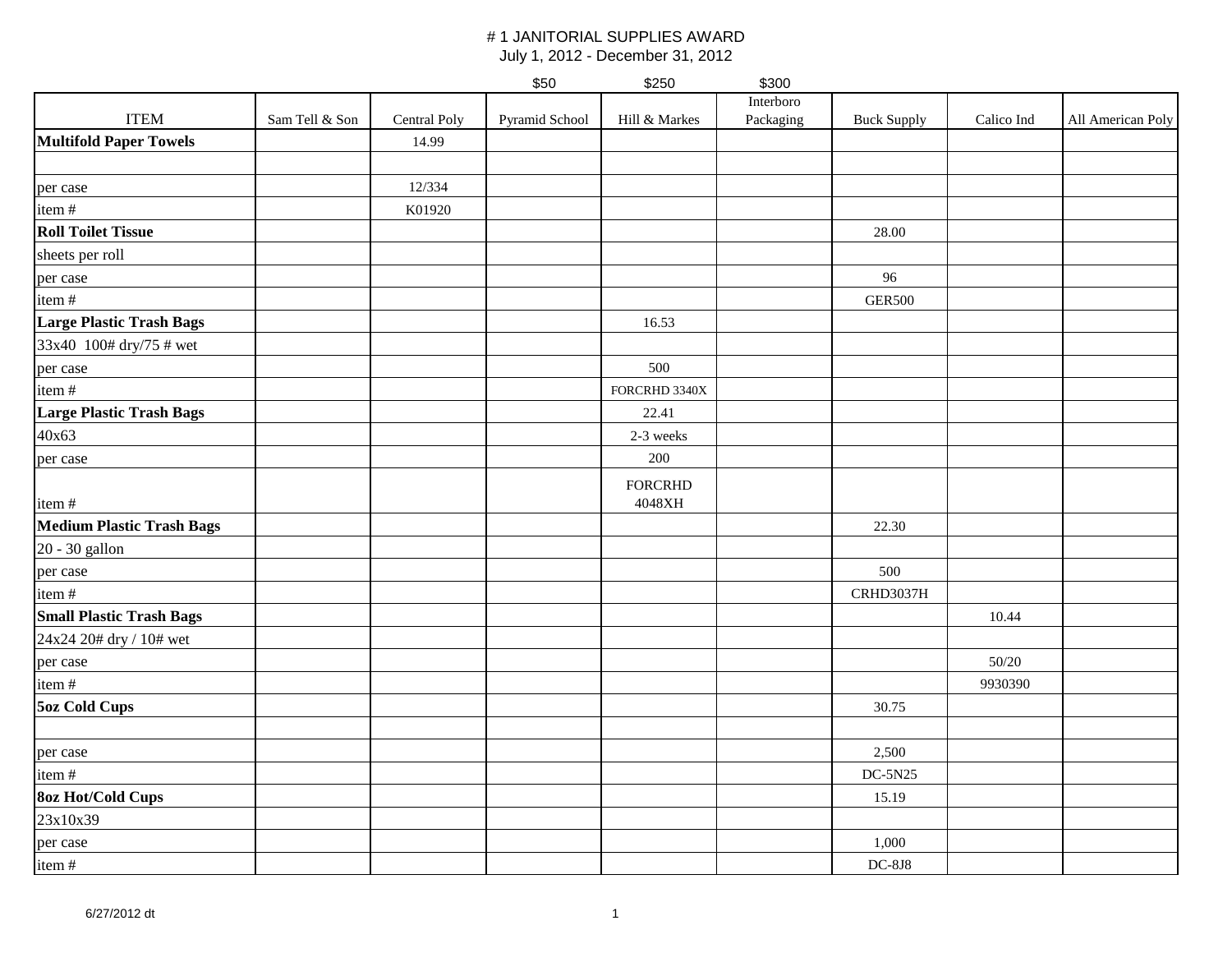|                                                        |                |              |                   |                | Interboro |                    |            |                   |
|--------------------------------------------------------|----------------|--------------|-------------------|----------------|-----------|--------------------|------------|-------------------|
| <b>ITEM</b>                                            | Sam Tell & Son | Central Poly | Pyramid School    | Hill & Markes  | Packaging | <b>Buck Supply</b> | Calico Ind | All American Poly |
| <b>Silicone Free Furniture Polish</b>                  |                |              |                   | 42.50          |           | 46.87              |            |                   |
|                                                        |                |              |                   | 15 oz          |           |                    |            |                   |
| per case                                               |                |              |                   | $\sqrt{6}$     |           | 12                 |            |                   |
| item#                                                  |                |              |                   | JS61196291     |           | LG-AMRA13320       |            |                   |
| <b>Aerosol Furniture Polish</b>                        |                |              | 27.98             |                |           |                    |            |                   |
|                                                        |                |              | $20\ \mathrm{oz}$ |                |           |                    |            |                   |
| per case                                               |                |              | $12\,$            |                |           |                    |            |                   |
| item#                                                  |                |              | 433-4109          |                |           |                    |            |                   |
| Liquid Disinfectant / Cleaner (non-<br>abrasive) Comet |                |              |                   |                |           | 39.56              |            |                   |
| per case                                               |                |              |                   |                |           | $\,8\,$            |            |                   |
| item#                                                  |                |              |                   |                |           | LG-PGC02287        |            |                   |
| <b>Roll Paper Towel - White</b>                        |                |              |                   | 17.75          |           |                    |            |                   |
|                                                        |                |              |                   | 85             |           |                    |            |                   |
| per case                                               |                |              |                   | 30             |           |                    |            |                   |
| item#                                                  |                |              |                   | CAS4073A1      |           |                    |            |                   |
| <b>Roll Paper Towel - Brown</b>                        |                |              |                   |                |           | 37.77              |            |                   |
|                                                        |                |              |                   |                |           | 250 sht            |            |                   |
| per case                                               |                |              |                   |                |           | 12                 |            |                   |
| item#                                                  |                |              |                   |                |           | GP-28290           |            |                   |
| <b>Brawny Paper Towel</b>                              |                |              |                   |                |           | 46.60              |            |                   |
|                                                        |                |              |                   |                |           | Bounty             |            |                   |
| per case                                               |                |              |                   |                |           | 30                 |            |                   |
| item#                                                  |                |              |                   |                |           | LG-PGC28838        |            |                   |
| <b>Spray Disinfectant</b>                              |                |              |                   | 26.81          |           |                    |            |                   |
|                                                        |                |              |                   | 19oz Claire    |           |                    |            |                   |
| per case                                               |                |              |                   | 12             |           |                    |            |                   |
| item#                                                  |                |              |                   | CLRCS238       |           |                    |            |                   |
| Liquid All Purpose Bathroom<br><b>Cleaner</b>          |                |              |                   | 15.45          |           |                    |            |                   |
|                                                        |                |              |                   | gal            |           |                    |            |                   |
| per case                                               |                |              |                   | $\overline{4}$ |           |                    |            |                   |
| item#                                                  |                |              |                   | SMZF1232004    |           |                    |            |                   |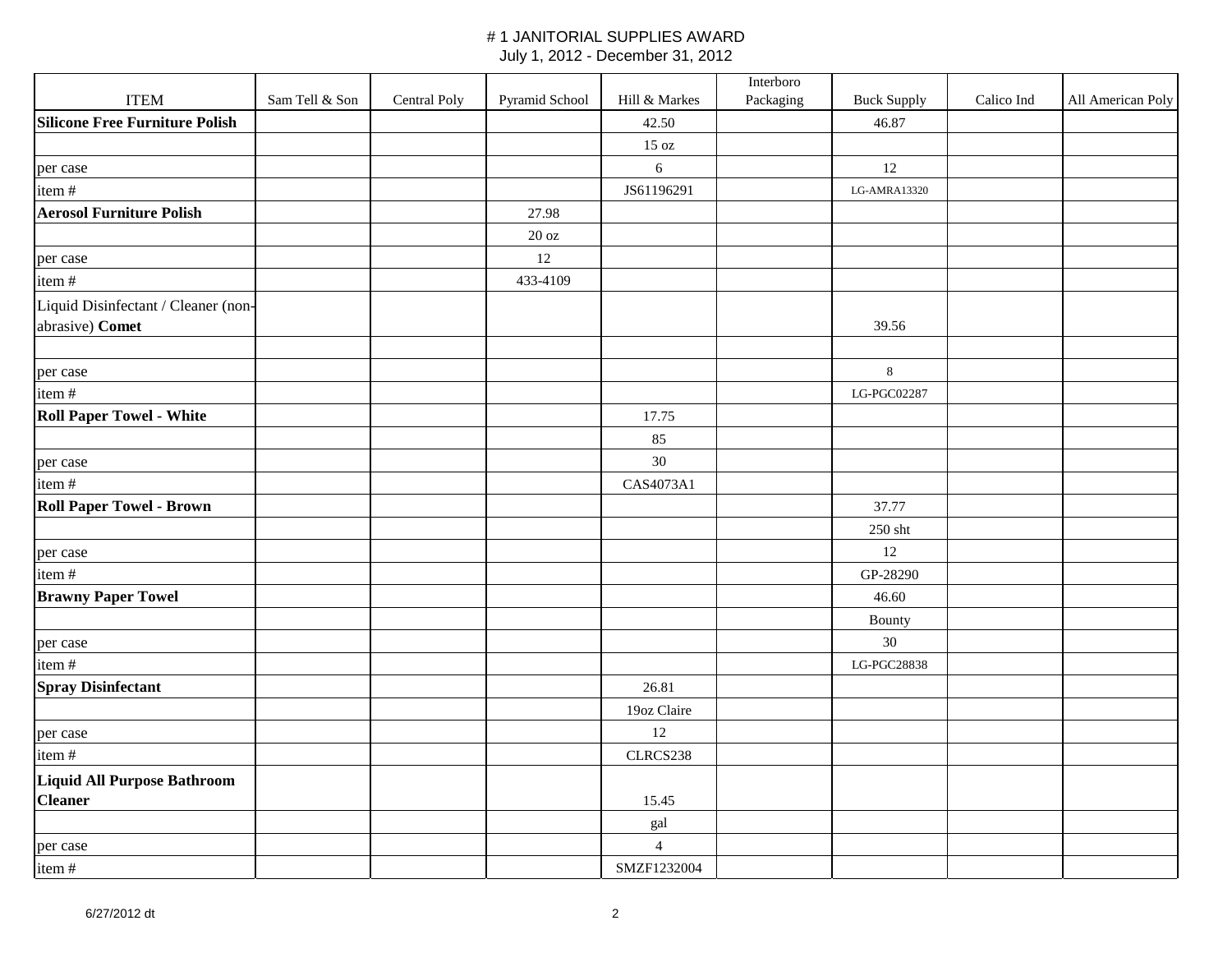|                            |                |              |                |                | Interboro |                    |              |                   |
|----------------------------|----------------|--------------|----------------|----------------|-----------|--------------------|--------------|-------------------|
| <b>ITEM</b>                | Sam Tell & Son | Central Poly | Pyramid School | Hill & Markes  | Packaging | <b>Buck Supply</b> | Calico Ind   | All American Poly |
| Multipurpose Germicidal    |                |              |                |                |           |                    |              |                   |
| <b>Cleaner</b>             |                |              |                | 15.20          |           |                    |              |                   |
|                            |                |              |                | gal            |           |                    |              |                   |
| per case                   |                |              |                | $\overline{4}$ |           |                    |              |                   |
| item#                      |                |              |                | SMZQ3006004    |           |                    |              |                   |
| <b>Bleach</b>              |                |              |                |                |           | 9.84               |              |                   |
|                            |                |              |                |                |           | Austin             |              |                   |
| per case                   |                |              |                |                |           | 6 gal              |              |                   |
| item#                      |                |              |                |                |           | CR-BLEACH-6        |              |                   |
| Oxiclean                   |                |              |                |                |           | 10.48              |              |                   |
| 25lb                       |                |              |                |                |           | $\mathbf{1}$       |              |                   |
| per case                   |                |              |                |                |           | 15#                |              |                   |
| item#                      |                |              |                |                |           | LG-CDC 51781       |              |                   |
| <b>Plunger</b>             |                |              |                |                |           |                    | 2.44         |                   |
|                            |                |              |                |                |           |                    | ea           |                   |
| per case                   |                |              |                |                |           |                    | $24$ / $cs$  |                   |
| item#                      |                |              |                |                |           |                    | Tolco 280174 |                   |
| <b>Brooms</b>              |                |              |                |                |           |                    | 3.88         |                   |
|                            |                |              |                |                |           |                    | ea           |                   |
| per case                   |                |              |                |                |           |                    | 6/cs         |                   |
| item#                      |                |              |                |                |           |                    | 00303NB      |                   |
| <b>Liquid Bowl Cleaner</b> |                |              |                | 14.00          |           |                    |              |                   |
|                            |                |              |                | 32oz           |           |                    |              |                   |
| per case                   |                |              |                | 12             |           |                    |              |                   |
| item#                      |                |              |                | SMZF1175012    |           |                    |              |                   |
| <b>Air Deodorizer</b>      |                |              |                | 19.00          |           |                    |              |                   |
|                            |                |              |                | $\, {\bf qt}$  |           |                    |              |                   |
| per case                   |                |              |                | 12             |           |                    |              |                   |
| item#                      |                |              |                | SMZL2107012    |           |                    |              |                   |
| <b>8oz Mop Head</b>        |                |              |                |                |           |                    | 20.98        |                   |
|                            |                |              |                |                |           |                    |              |                   |
| per case                   |                |              |                |                |           |                    | 12           |                   |
| item#                      |                |              |                |                |           |                    | 307          |                   |
| 16oz Mop Head              | 26.28          |              |                |                |           |                    |              |                   |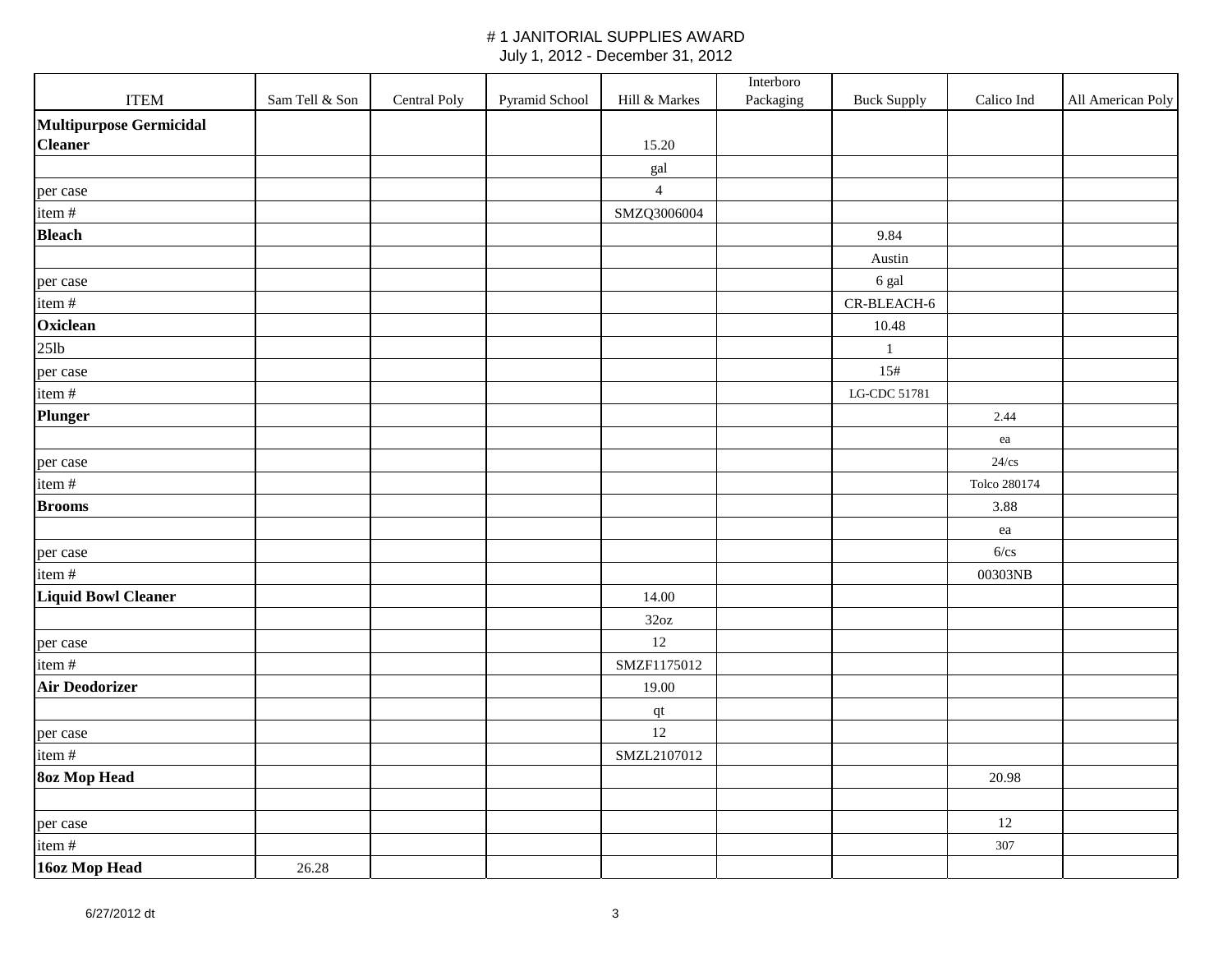|                                 |                       |              |                |                        | Interboro |                    |                   |                   |
|---------------------------------|-----------------------|--------------|----------------|------------------------|-----------|--------------------|-------------------|-------------------|
| <b>ITEM</b>                     | Sam Tell & Son        | Central Poly | Pyramid School | Hill & Markes          | Packaging | <b>Buck Supply</b> | Calico Ind        | All American Poly |
|                                 |                       |              |                |                        |           |                    |                   |                   |
| per case                        | 12                    |              |                |                        |           |                    |                   |                   |
| item#                           | <b>Contin A927110</b> |              |                |                        |           |                    |                   |                   |
| 20oz Mop Head                   |                       |              |                |                        |           | 30.15              |                   |                   |
|                                 |                       |              |                |                        |           |                    |                   |                   |
| per case                        |                       |              |                |                        |           | 12                 |                   |                   |
| item#                           |                       |              |                |                        |           | GS-AWM7520         |                   |                   |
| Murphy's Oil                    |                       |              |                |                        |           | 41.57              |                   |                   |
|                                 |                       |              |                |                        |           | 96 oz              |                   |                   |
| per case                        |                       |              |                |                        |           | $\overline{4}$     |                   |                   |
| item#                           |                       |              |                |                        |           | LG-MUR01107        |                   |                   |
| <b>Bully</b> creme cleanser -qt |                       |              |                | 18.30                  |           |                    |                   |                   |
|                                 |                       |              |                | $\mathbf{q}\mathbf{t}$ |           |                    |                   |                   |
| per case                        |                       |              |                | 12                     |           |                    |                   |                   |
| item #                          |                       |              |                | SMZG1325012            |           |                    |                   |                   |
| <b>Digest</b>                   |                       |              |                | 23.50                  |           |                    |                   |                   |
|                                 |                       |              |                | gal                    |           |                    |                   |                   |
| per case                        |                       |              |                | $\overline{4}$         |           |                    |                   |                   |
| item#                           |                       |              |                | SMZD0860004            |           |                    |                   |                   |
| <b>Ammonia</b>                  |                       |              |                |                        |           |                    | 11.24             |                   |
|                                 |                       |              |                |                        |           |                    |                   |                   |
| per case                        |                       |              |                |                        |           |                    | 4 gal             |                   |
| item #                          |                       |              |                |                        |           |                    | 521               |                   |
| <b>Powder Cleaner</b>           |                       |              |                |                        |           | 30.10              |                   |                   |
|                                 |                       |              |                |                        |           | 21oz Comet         |                   |                   |
| per case                        |                       |              |                |                        |           | 24                 |                   |                   |
| item#                           |                       |              |                |                        |           | LG-PGC-32987       |                   |                   |
| 32oz Spray Bottles              |                       |              |                |                        |           | .38                |                   |                   |
|                                 |                       |              |                |                        |           |                    |                   |                   |
| per case                        |                       |              |                |                        |           |                    |                   |                   |
| item#                           |                       |              |                |                        |           | BSD-32OZSPRAY      |                   |                   |
| <b>Trigger Sprayers</b>         |                       |              |                |                        |           |                    | .32               |                   |
|                                 |                       |              |                |                        |           |                    | ${\rm e} {\rm a}$ |                   |
| per case                        |                       |              |                |                        |           |                    | $200$ /cs         |                   |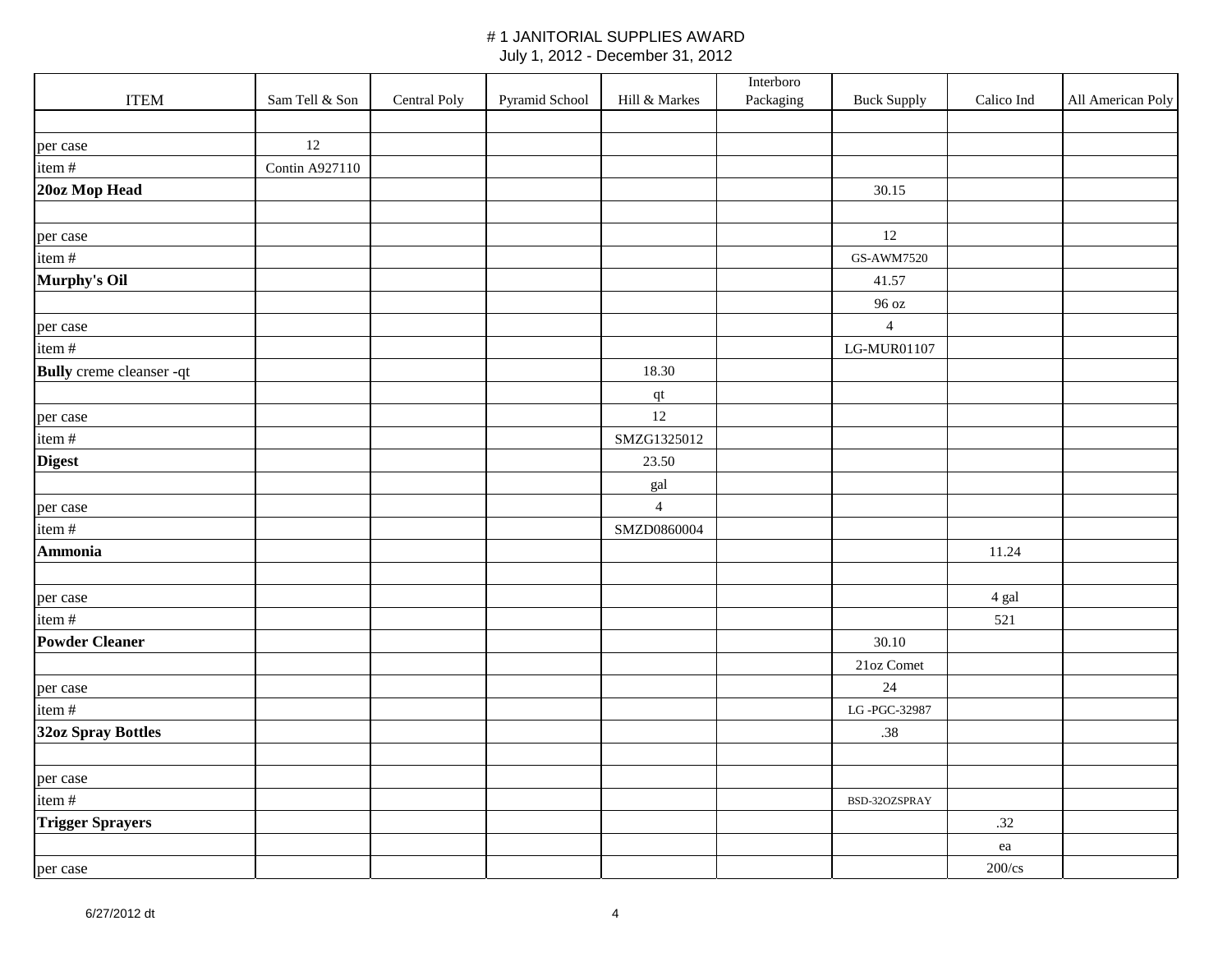|                                                       |                |              |                |               | Interboro |                    |            |                   |  |
|-------------------------------------------------------|----------------|--------------|----------------|---------------|-----------|--------------------|------------|-------------------|--|
| <b>ITEM</b>                                           | Sam Tell & Son | Central Poly | Pyramid School | Hill & Markes | Packaging | <b>Buck Supply</b> | Calico Ind | All American Poly |  |
| item#                                                 |                |              |                |               |           |                    | 36100103   |                   |  |
| 17" Black Stripping Pad for<br><b>Buffing Machine</b> |                |              |                | No Award      |           |                    |            |                   |  |
|                                                       |                |              |                |               |           |                    |            |                   |  |
| 17" Blue Scrubbing Pad                                |                |              |                | No Award      |           |                    |            |                   |  |
|                                                       |                |              |                |               |           |                    |            |                   |  |
| 17" White Buffing / Polishing                         |                |              |                |               |           |                    |            |                   |  |
| Pad                                                   | No Award       |              |                |               |           |                    |            |                   |  |
|                                                       |                |              |                |               |           |                    |            |                   |  |
| 19" Black Stripping Pad                               |                |              |                |               | No Award  |                    |            |                   |  |
|                                                       |                |              |                |               |           |                    |            |                   |  |
| 19" Blue Scrubbing Pad                                |                |              |                |               | No Award  |                    |            |                   |  |
|                                                       |                |              |                |               |           |                    |            |                   |  |
| 19" White Buffing / Polishing<br>Pad                  |                |              |                |               | No Award  |                    |            |                   |  |
|                                                       |                |              |                |               |           |                    |            |                   |  |
| 19" Red Buffing Pad                                   | No Award       |              |                |               |           |                    |            |                   |  |
|                                                       |                |              |                |               |           |                    |            |                   |  |
| <b>Oil Based Stainless Steel</b><br><b>Cleaner</b>    |                |              |                | 22.33         |           |                    |            |                   |  |
|                                                       |                |              |                | 18 oz         |           |                    |            |                   |  |
| per case                                              |                |              |                | 12            |           |                    |            |                   |  |
| item#                                                 |                |              |                | CLRCS234      |           |                    |            |                   |  |
| <b>Stainless Steel Cleaner</b>                        |                |              |                | 22.30         |           |                    |            |                   |  |
|                                                       |                |              |                | 18 oz         |           |                    |            |                   |  |
| per case                                              |                |              |                | 12            |           |                    |            |                   |  |
| item #                                                |                |              |                | CLRCS234      |           |                    |            |                   |  |
| <b>Sm Vinyl Gloves</b>                                |                |              |                | 25.25         |           |                    |            |                   |  |
|                                                       |                |              |                |               |           |                    |            |                   |  |
| per case                                              |                |              |                | 10/100        |           |                    |            |                   |  |
| item#                                                 |                |              |                | ISL102202     |           |                    |            |                   |  |
| <b>Med Vinyl Gloves</b>                               |                |              |                | 25.25         |           |                    |            |                   |  |
|                                                       |                |              |                |               |           |                    |            |                   |  |
| per case                                              |                |              |                | 10/100        |           |                    |            |                   |  |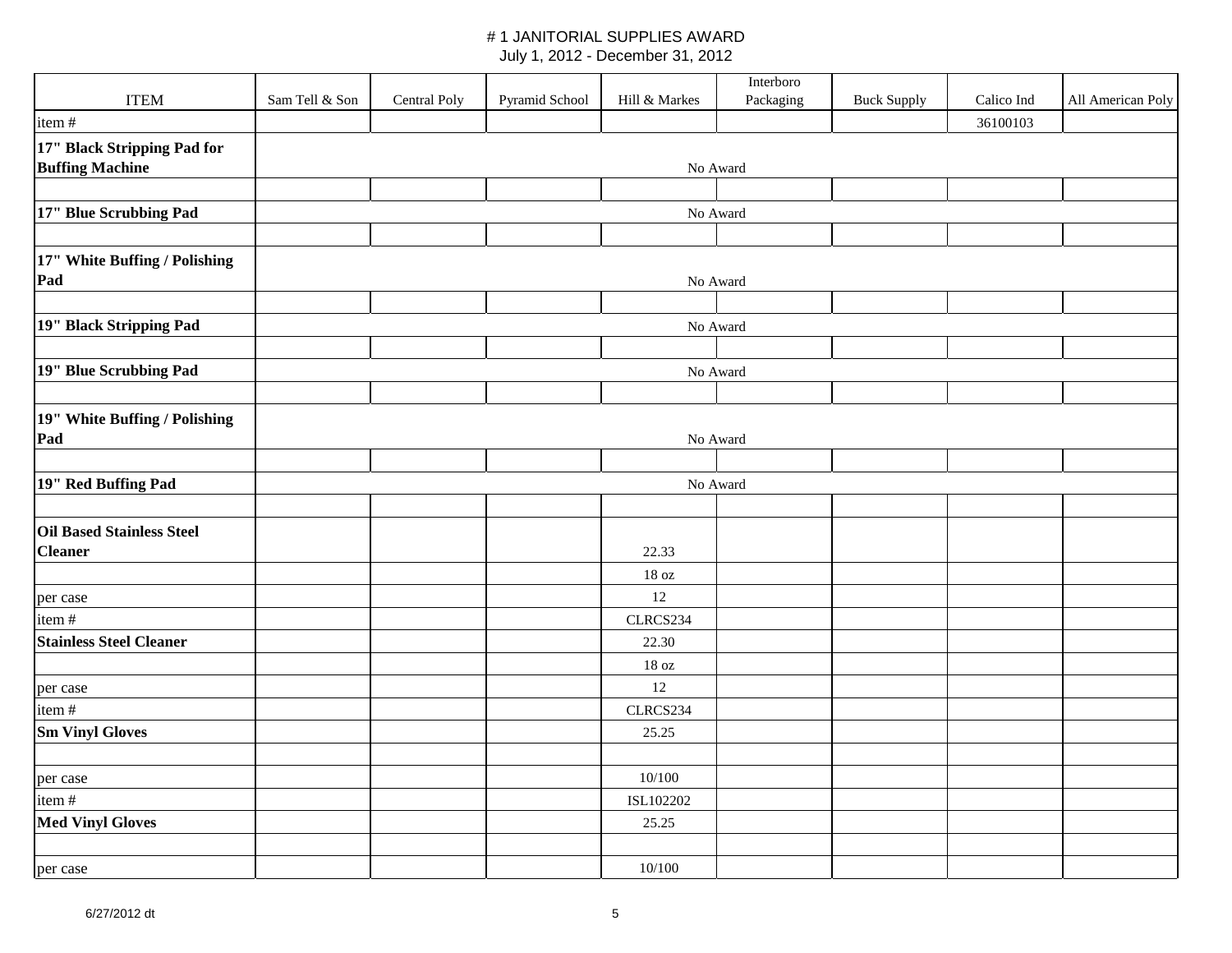|                                     |                |              |                |               | Interboro |                    |            |                   |
|-------------------------------------|----------------|--------------|----------------|---------------|-----------|--------------------|------------|-------------------|
| <b>ITEM</b>                         | Sam Tell & Son | Central Poly | Pyramid School | Hill & Markes | Packaging | <b>Buck Supply</b> | Calico Ind | All American Poly |
| item#                               |                |              |                | ISL102204     |           |                    |            |                   |
| <b>Lrg Vinyl Gloves</b>             |                |              |                | 25.25         |           |                    |            |                   |
|                                     |                |              |                |               |           |                    |            |                   |
| per case                            |                |              |                | 10/100        |           |                    |            |                   |
| item#                               |                |              |                | ISL102206     |           |                    |            |                   |
| X Lrg Vinyl Gloves                  |                |              |                | 25.25         |           |                    |            |                   |
|                                     |                |              |                |               |           |                    |            |                   |
| per case                            |                |              |                | 10/100        |           |                    |            |                   |
| item#                               |                |              |                | ISL102208     |           |                    |            |                   |
| <b>Small Powder-Free Latex Exam</b> |                |              |                |               |           |                    |            |                   |
| <b>Gloves</b>                       |                |              |                |               |           | 55.70              |            |                   |
|                                     |                |              |                |               |           |                    |            |                   |
| per case                            |                |              |                |               |           | 10                 |            |                   |
| item#                               |                |              |                |               |           | SA-GREP-SM         |            |                   |
| Med Powder-Free Latex Exam          |                |              |                |               |           |                    |            |                   |
| <b>Gloves</b>                       |                |              |                |               |           | 55.70              |            |                   |
|                                     |                |              |                |               |           |                    |            |                   |
| per case                            |                |              |                |               |           | $10\,$             |            |                   |
| item#                               |                |              |                |               |           | <b>SA-GREP-MD</b>  |            |                   |
| Lrg Powder-Free Latex Exam          |                |              |                |               |           |                    |            |                   |
| <b>Gloves</b>                       |                |              |                |               |           | 55.70              |            |                   |
|                                     |                |              |                |               |           |                    |            |                   |
| per case                            |                |              |                |               |           | $10\,$             |            |                   |
| item#                               |                |              |                |               |           | SA-GREP-LG         |            |                   |
| X-Lrg Powder-Free Latex             |                |              |                |               |           |                    |            |                   |
| <b>Exam Gloves</b>                  |                |              |                |               |           | 55.70              |            |                   |
|                                     |                |              |                |               |           |                    |            |                   |
| per case                            |                |              |                |               |           | 10                 |            |                   |
| item#                               |                |              |                |               |           | SA-GREP-XL         |            |                   |
| <b>Sm Powder-Free Nitrile Exam</b>  |                |              |                |               |           |                    |            |                   |
| <b>Gloves</b>                       |                |              |                |               | 45.98     | 49.90              |            |                   |
|                                     |                |              |                |               |           |                    |            |                   |
| per case                            |                |              |                |               | 10/100    | $10\,$             |            |                   |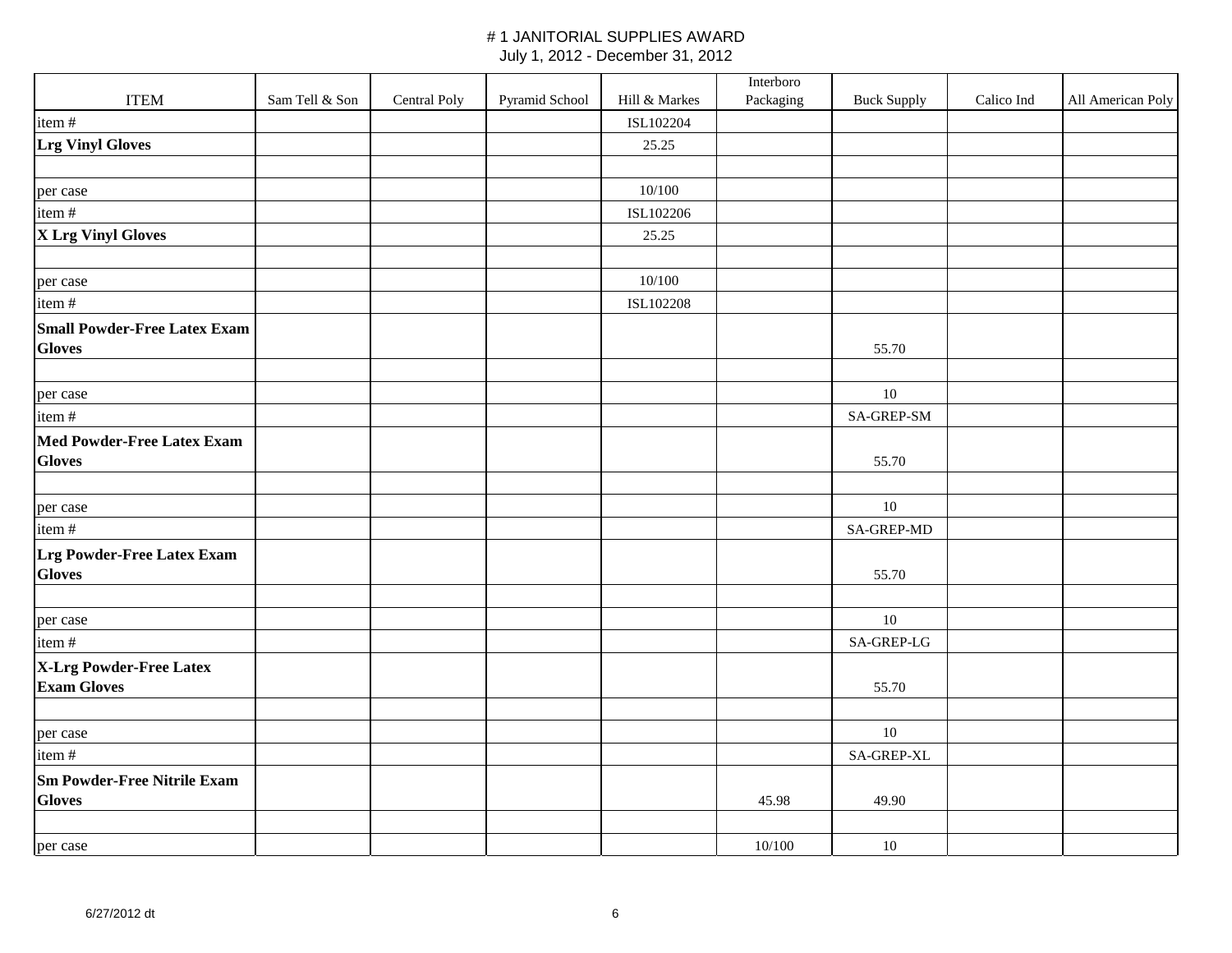|                                     |                |              |                |               | Interboro               |                    |            |                   |
|-------------------------------------|----------------|--------------|----------------|---------------|-------------------------|--------------------|------------|-------------------|
| <b>ITEM</b>                         | Sam Tell & Son | Central Poly | Pyramid School | Hill & Markes | Packaging               | <b>Buck Supply</b> | Calico Ind | All American Poly |
|                                     |                |              |                |               | Microflex-SM-<br>NPFG-E |                    |            |                   |
| item#                               |                |              |                |               |                         | SA-GNPR-SM         |            |                   |
| <b>Med Powder-Free Nitrile Exam</b> |                |              |                |               |                         |                    |            |                   |
| <b>Gloves</b>                       |                |              |                |               |                         | 49.90              |            |                   |
|                                     |                |              |                |               |                         |                    |            |                   |
| per case                            |                |              |                |               |                         | $10\,$             |            |                   |
| item#                               |                |              |                |               |                         | SA-GNPR-MD         |            |                   |
| Lrg Powder-Free Nitrile Exam        |                |              |                |               |                         |                    |            |                   |
| <b>Gloves</b>                       |                |              |                |               |                         | 49.90              |            |                   |
|                                     |                |              |                |               |                         |                    |            |                   |
| per case                            |                |              |                |               |                         | $10\,$             |            |                   |
| item#                               |                |              |                |               |                         | SA-GNPR-LG         |            |                   |
| X-Lrg Powder-Free Nitrile           |                |              |                |               |                         |                    |            |                   |
| <b>Exam Gloves</b>                  |                |              |                |               |                         | 49.90              |            |                   |
|                                     |                |              |                |               |                         |                    |            |                   |
| per case                            |                |              |                |               |                         | $10\,$             |            |                   |
| item#                               |                |              |                |               |                         | SA-GNPR-XL         |            |                   |
| <b>Mop Handles</b>                  |                |              |                |               |                         |                    | 6.28       |                   |
|                                     |                |              |                |               |                         |                    |            |                   |
| per case                            |                |              |                |               |                         |                    | 6/cs       |                   |
| item#                               |                |              |                |               |                         |                    | 01207NB    |                   |
| <b>Floor Wax</b>                    |                |              |                | 37.50         |                         |                    |            |                   |
|                                     |                |              |                | 2-3 weeks     |                         |                    |            |                   |
| per case                            |                |              |                | 5 gal         |                         |                    |            |                   |
| item#                               |                |              |                | SMZCS0740005  |                         |                    |            |                   |
| <b>Floor Stripper</b>               |                |              |                | 24.50         |                         |                    |            |                   |
|                                     |                |              |                | 2-3 weeks     |                         |                    |            |                   |
| per case                            |                |              |                | 5 gal         |                         |                    |            |                   |
| item#                               |                |              |                | SMZR3025005   |                         |                    |            |                   |
| <b>Floor Finish</b>                 |                |              |                | 34.00         |                         |                    |            |                   |
|                                     |                |              |                | 2-3 weeks     |                         |                    |            |                   |
| per case                            |                |              |                | 5 gal         |                         |                    |            |                   |
| item#                               |                |              |                | SMZCS0700005  |                         |                    |            |                   |
| <b>Laundry Detergent</b>            |                |              |                | 21.25         |                         |                    |            |                   |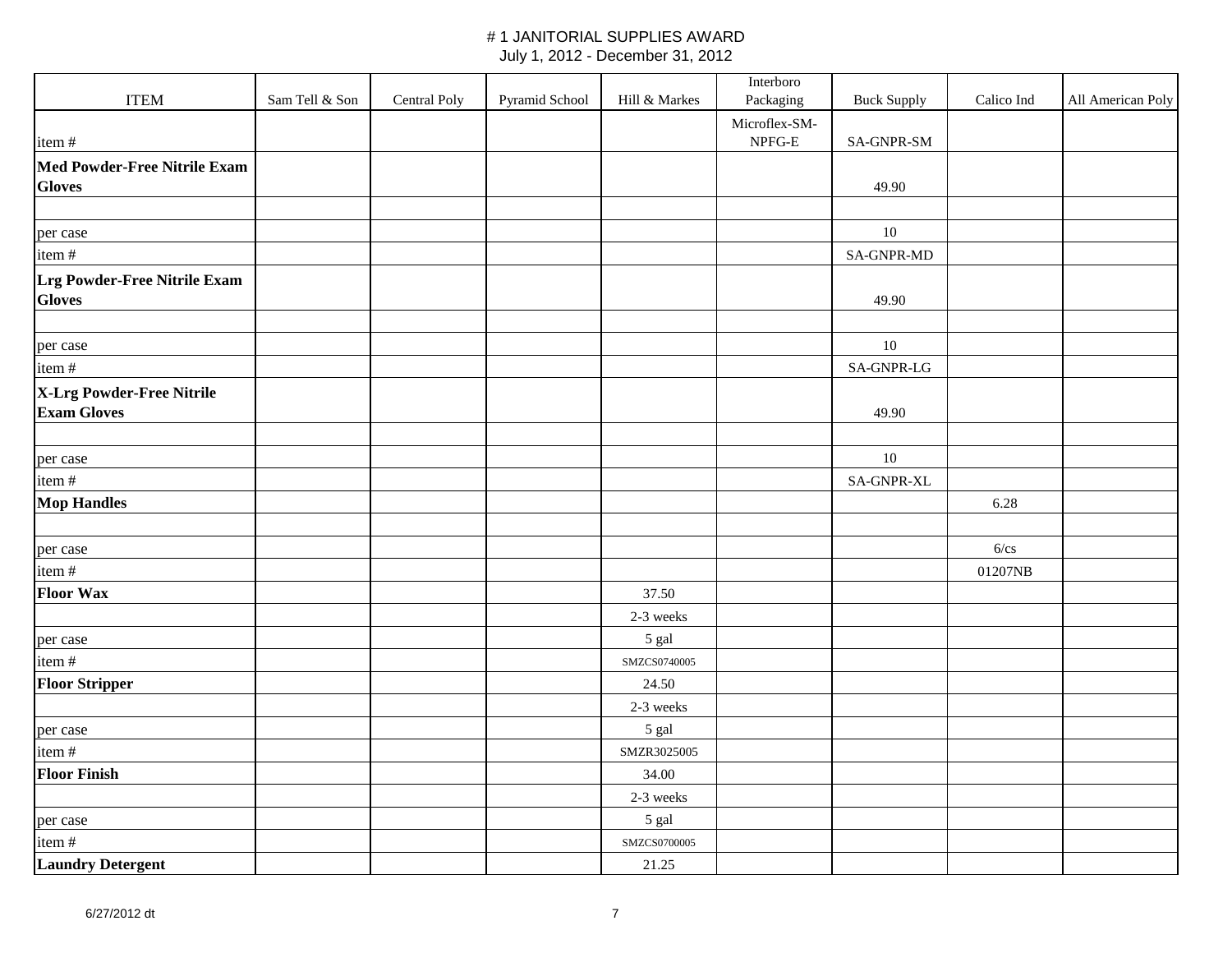|                               |                |              |                |                | Interboro |                    |            |                   |
|-------------------------------|----------------|--------------|----------------|----------------|-----------|--------------------|------------|-------------------|
| <b>ITEM</b>                   | Sam Tell & Son | Central Poly | Pyramid School | Hill & Markes  | Packaging | <b>Buck Supply</b> | Calico Ind | All American Poly |
|                               |                |              |                | Simoniz        |           |                    |            |                   |
| per case                      |                |              |                | 50#            |           |                    |            |                   |
| item#                         |                |              |                | SMZC0597050    |           |                    |            |                   |
| <b>Dish Detergent</b>         |                |              |                | 15.30          |           |                    |            |                   |
|                               |                |              |                | gal            |           |                    |            |                   |
| per case                      |                |              |                | $\overline{4}$ |           |                    |            |                   |
| item#                         |                |              |                | SMZP2705004    |           |                    |            |                   |
| <b>Cleaner / Degreaser</b>    |                |              |                | 14.75          |           |                    |            |                   |
| Simonize AP7                  |                |              |                | gal            |           |                    |            |                   |
| per case                      |                |              |                | $\overline{4}$ |           |                    |            |                   |
| item#                         |                |              |                | SMZP2666004    |           |                    |            |                   |
| <b>Cleaner / Degreaser</b>    |                |              |                | 16.65          |           |                    |            |                   |
| Simonize Strike Force         |                |              |                | $\bf qt$       |           |                    |            |                   |
| per case                      |                |              |                | 12             |           |                    |            |                   |
| item#                         |                |              |                | SMZC0595012    |           |                    |            |                   |
| <b>GOJO Liquid Hand Soap</b>  |                |              |                |                |           | 39.40              |            |                   |
| 2L-2217                       |                |              |                |                |           |                    |            |                   |
| per case                      |                |              |                |                |           | $\overline{4}$     |            |                   |
| item#                         |                |              |                |                |           | GOJ 221704         |            |                   |
| <b>Liquid Hand Soap</b>       |                |              |                | 17.00          |           |                    |            |                   |
|                               |                |              |                | gal            |           |                    |            |                   |
| per case                      |                |              |                | $\overline{4}$ |           |                    |            |                   |
| item#                         |                |              |                | SMZCS025004    |           |                    |            |                   |
| <b>Hand Sanitizers</b>        |                |              |                |                |           | 44.87              |            |                   |
| Purell 9656/9657              |                |              |                |                |           |                    |            |                   |
| per case                      |                |              |                |                |           | $\epsilon$         |            |                   |
| item#                         |                |              |                |                |           | GOJ965606          |            |                   |
| <b>Hand Sanitizers Foam</b>   |                |              |                |                |           | 49.96              |            |                   |
| 5392                          |                |              |                |                |           |                    |            |                   |
| per case                      |                |              |                |                |           | $\overline{2}$     |            |                   |
| item#                         |                |              |                |                |           | GOJ539202          |            |                   |
| <b>Single Use Laundry Det</b> |                |              |                |                |           | 29.77              |            |                   |
|                               |                |              |                |                |           | $2\ \mathrm{oz}$   |            |                   |
| per case                      |                |              |                |                |           | 100                |            |                   |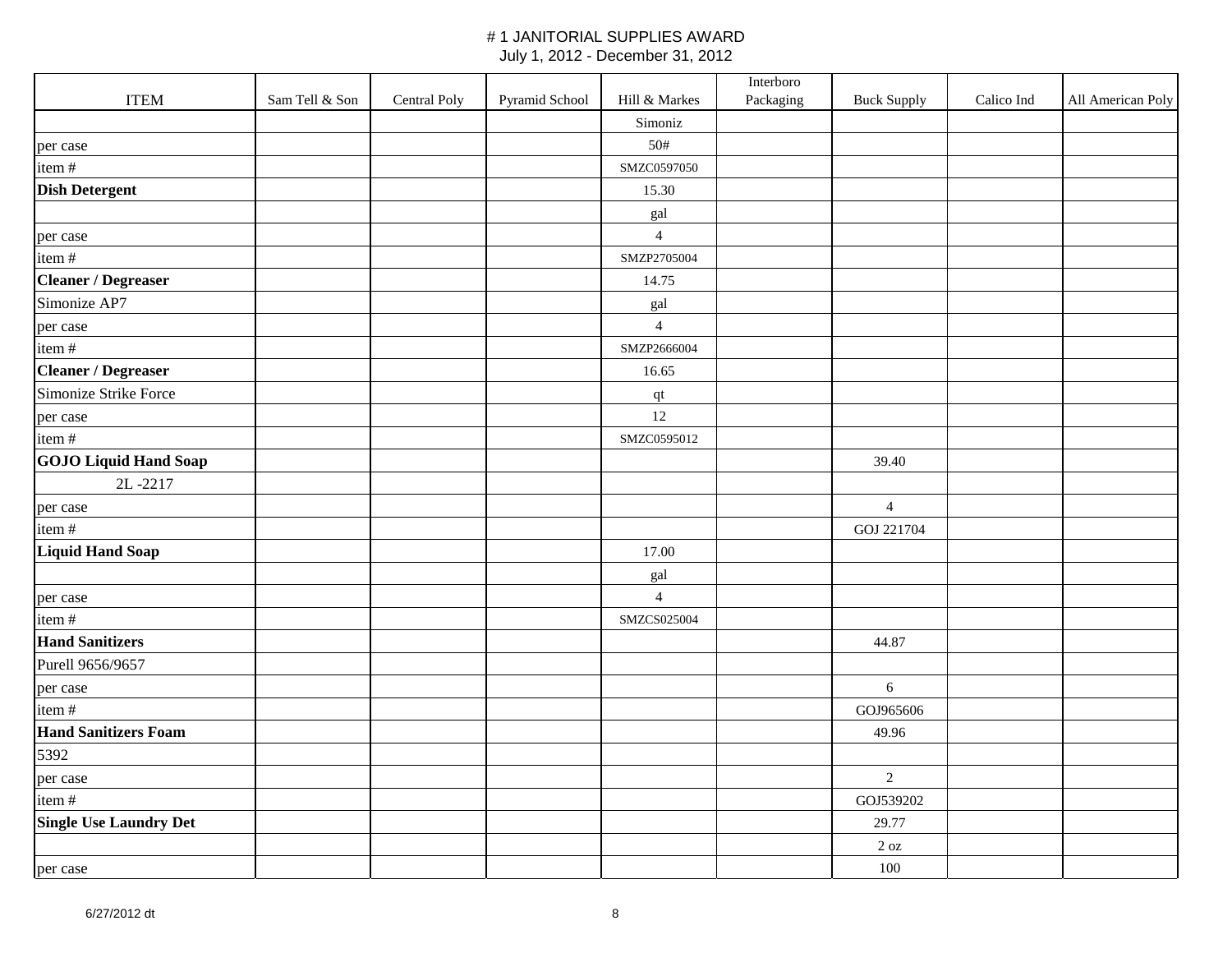|                                               |                |              |                |                | Interboro |                    |            |                   |
|-----------------------------------------------|----------------|--------------|----------------|----------------|-----------|--------------------|------------|-------------------|
| <b>ITEM</b>                                   | Sam Tell & Son | Central Poly | Pyramid School | Hill & Markes  | Packaging | <b>Buck Supply</b> | Calico Ind | All American Poly |
| item $#$                                      |                |              |                |                |           | DRK2979267         |            |                   |
| <b>Prolux Vacuum Bags</b>                     |                |              |                |                |           |                    |            |                   |
|                                               |                |              |                |                |           |                    |            |                   |
| <b>Mighty Mite Type MM Vacuum</b>             |                |              |                |                |           |                    |            |                   |
| <b>Bags</b>                                   |                |              |                |                |           | 20.47              |            |                   |
|                                               |                |              |                |                |           |                    |            |                   |
| per case                                      |                |              |                |                |           | 18                 |            |                   |
| item#                                         |                |              |                |                |           | EUR60295           |            |                   |
| Sanitaire Vacuum Bags - UP 1 -<br>9100, C4900 |                |              |                |                |           | 68.78              |            |                   |
|                                               |                |              |                |                |           |                    |            |                   |
| per case                                      |                |              |                |                |           | 50                 |            |                   |
| item#                                         |                |              |                |                |           | EUR63262-10        |            |                   |
|                                               |                |              |                |                |           |                    |            |                   |
| Sanitaire Vacuum Bags - SD -<br>P1/6600       |                |              |                |                | No Award  |                    |            |                   |
|                                               |                |              |                |                |           |                    |            |                   |
| Vacuum Cleaner Scent Tabs -<br>Style 515      |                |              |                |                | No Award  |                    |            |                   |
|                                               |                |              |                |                |           |                    |            |                   |
| <b>Ecolab TriStar Flexylight</b>              |                |              |                | 115.32         |           |                    |            |                   |
| #16326                                        |                |              |                |                |           |                    |            |                   |
| per case                                      |                |              |                | 5 gal          |           |                    |            |                   |
| item#                                         |                |              |                | ECO16326       |           |                    |            |                   |
| <b>Ecolab Neutral Floor Cleaner</b>           |                |              |                | 44.65          |           |                    |            |                   |
| #21013                                        |                |              |                | 2 liter        |           |                    |            |                   |
| per case                                      |                |              |                | $\overline{2}$ |           |                    |            |                   |
| item#                                         |                |              |                | ECO21013       |           |                    |            |                   |
| <b>Ecolab Heavy Duty Bathroom</b>             |                |              |                |                |           |                    |            |                   |
| <b>Cleaner Disinfectant</b>                   |                |              |                | 67.47          |           |                    |            |                   |
| #10158                                        |                |              |                | 2 liter        |           |                    |            |                   |
| per case                                      |                |              |                | $\sqrt{2}$     |           |                    |            |                   |
| item#                                         |                |              |                | ECO10158       |           |                    |            |                   |
| <b>Ecolab Orange Force</b>                    |                |              |                | 46.38          |           |                    |            |                   |
| #21038                                        |                |              |                | 2 liter        |           |                    |            |                   |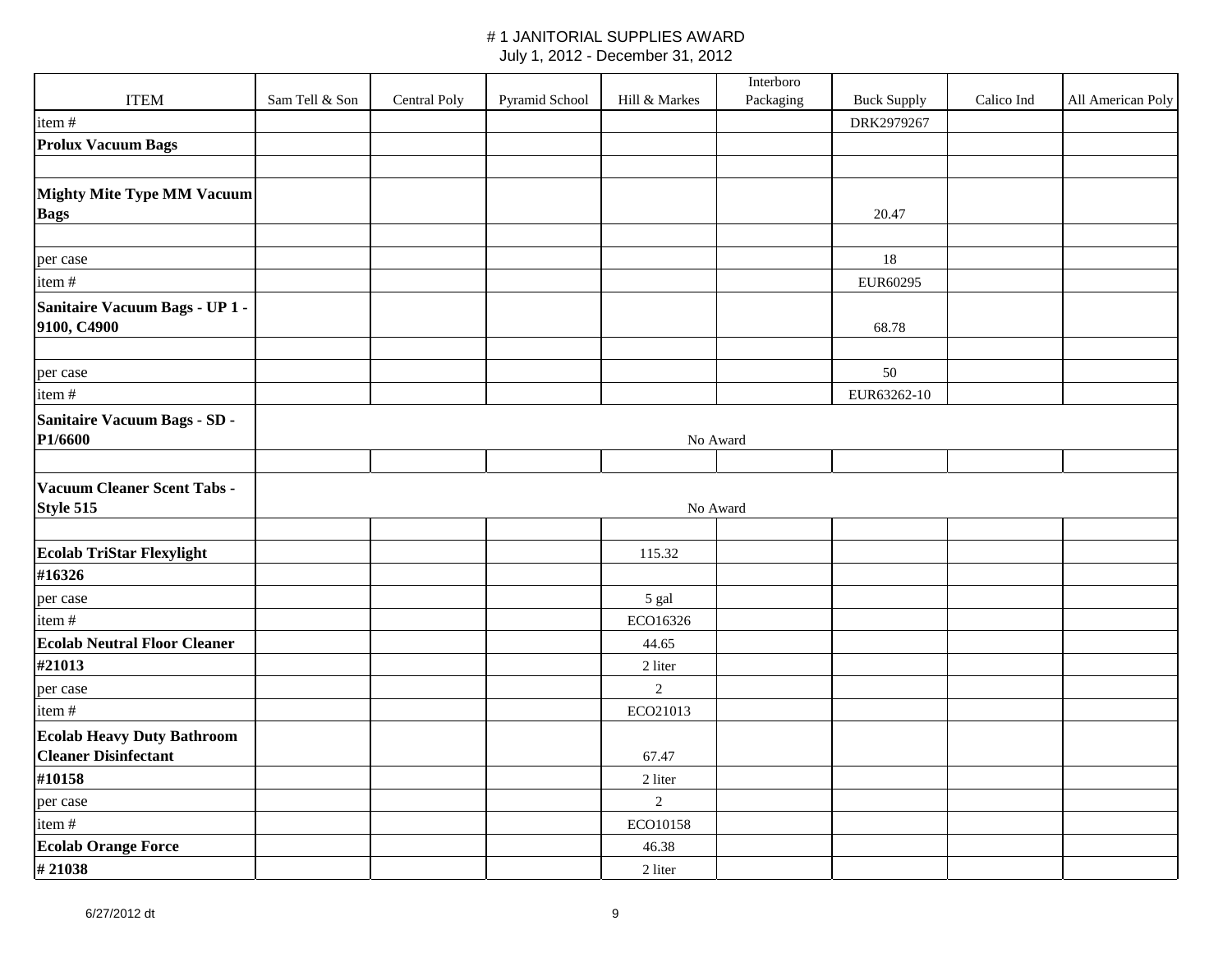|                                                             |                |              |                |                | Interboro |                    |            |                   |
|-------------------------------------------------------------|----------------|--------------|----------------|----------------|-----------|--------------------|------------|-------------------|
| <b>ITEM</b>                                                 | Sam Tell & Son | Central Poly | Pyramid School | Hill & Markes  | Packaging | <b>Buck Supply</b> | Calico Ind | All American Poly |
| per case                                                    |                |              |                | $\overline{2}$ |           |                    |            |                   |
| item#                                                       |                |              |                | ECO21038       |           |                    |            |                   |
| <b>Ecolab Revitalize Perfusion</b><br><b>Carpet Cleaner</b> |                |              |                | 76.38          |           |                    |            |                   |
| #10379                                                      |                |              |                | 2-3 weeks      |           |                    |            |                   |
| per case                                                    |                |              |                | 10#            |           |                    |            |                   |
| item#                                                       |                |              |                | ECO10379       |           |                    |            |                   |
| <b>Ecolab Solid Surge Plus</b>                              |                |              |                | 158.39         |           |                    |            |                   |
| #17905                                                      |                |              |                | 9#             |           |                    |            |                   |
| per case                                                    |                |              |                | $\overline{4}$ |           |                    |            |                   |
| item#                                                       |                |              |                | ECO17905       |           |                    |            |                   |
| <b>Ecolab All Purpose Cleaner</b>                           |                |              |                | 115.80         |           |                    |            |                   |
| #14205                                                      |                |              |                |                |           |                    |            |                   |
| per case                                                    |                |              |                | $2 - 2$ liter  |           |                    |            |                   |
| item#                                                       |                |              |                | ECO14205       |           |                    |            |                   |
| <b>Ecolab Solid Navisoft</b>                                |                |              |                | 98.12          |           |                    |            |                   |
| #16001                                                      |                |              |                | 6#             |           |                    |            |                   |
| per case                                                    |                |              |                | $\sqrt{2}$     |           |                    |            |                   |
| item#                                                       |                |              |                | ECO16001       |           |                    |            |                   |
| <b>Ecolab Stain Away</b>                                    |                |              |                | 43.45          |           |                    |            |                   |
| #13649                                                      |                |              |                | $4\#$          |           |                    |            |                   |
| per case                                                    |                |              |                | $\overline{2}$ |           |                    |            |                   |
| item#                                                       |                |              |                | ECO13649       |           |                    |            |                   |
| <b>Cleaning Rags</b>                                        |                |              |                | No Award       |           |                    |            |                   |
|                                                             |                |              |                |                |           |                    |            |                   |
| <b>Glass Cleaner</b>                                        |                |              |                | 15.00          |           |                    |            |                   |
|                                                             |                |              |                | $\bf qt$       |           |                    |            |                   |
| per case                                                    |                |              |                | 12             |           |                    |            |                   |
| item#                                                       |                |              |                | SMZ08012       |           |                    |            |                   |
| <b>Antibacterial Foam Soap</b><br>w/Dispenser               |                |              |                | 39.00          |           |                    |            |                   |
| GOJ-5150-06 Buck (dispenser)                                |                |              |                | 1250ml         |           |                    |            |                   |
| per case                                                    |                |              |                | $\mathfrak{Z}$ |           |                    |            |                   |
| item #                                                      |                |              |                | GJE5162EXL     |           |                    |            |                   |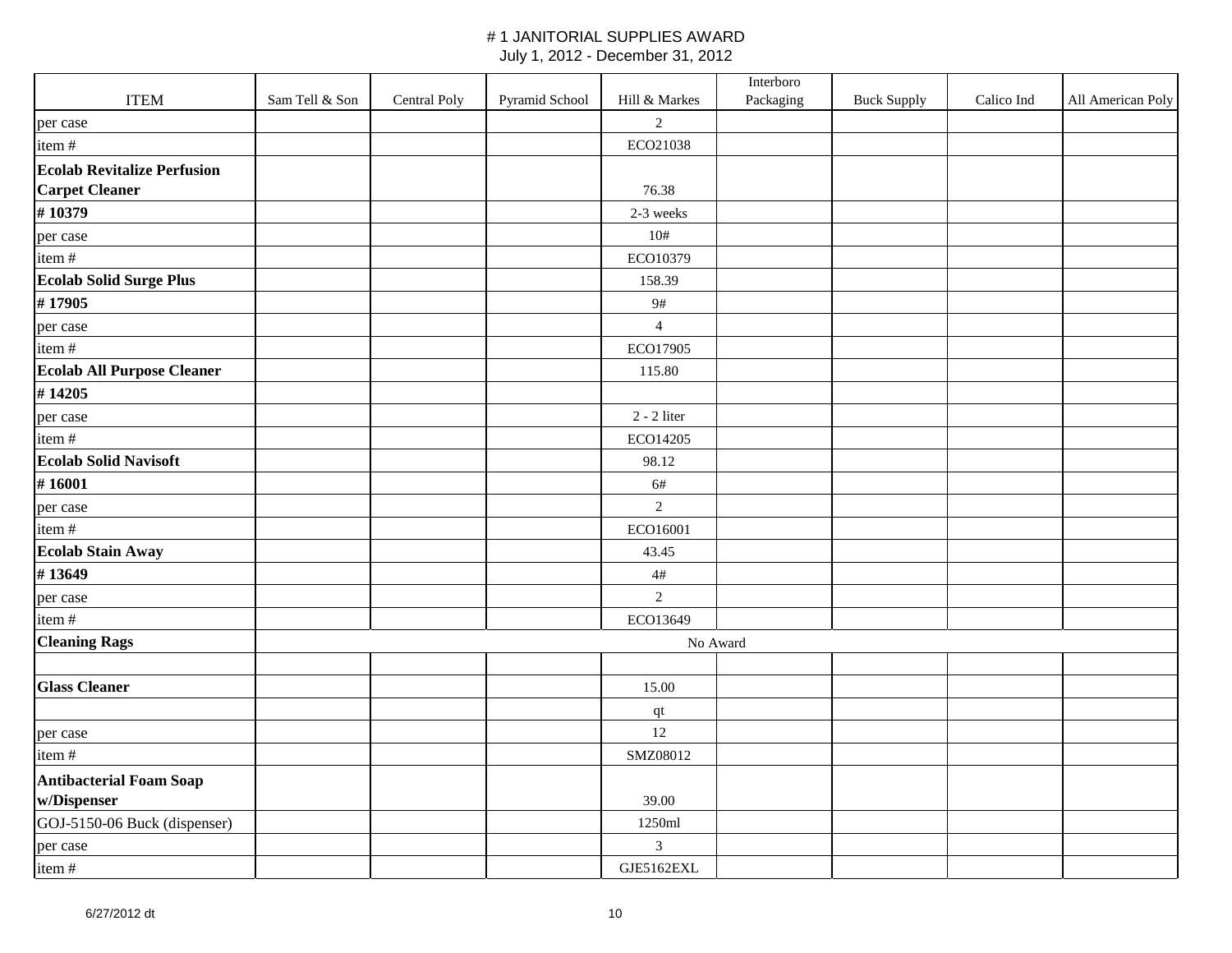|                                      |                |              |                |                | Interboro |                    |            |                   |
|--------------------------------------|----------------|--------------|----------------|----------------|-----------|--------------------|------------|-------------------|
| <b>ITEM</b>                          | Sam Tell & Son | Central Poly | Pyramid School | Hill & Markes  | Packaging | <b>Buck Supply</b> | Calico Ind | All American Poly |
| <b>MPC Flashback SB Spray Buff</b>   |                |              |                |                |           |                    |            |                   |
| or Equal                             |                |              |                | 77.00          |           |                    |            |                   |
|                                      |                |              |                | gal            |           |                    |            |                   |
| per case                             |                |              |                | $\overline{4}$ |           |                    |            |                   |
| item#                                |                |              |                | JNJ4116        |           |                    |            |                   |
| <b>MPC All-Surf All Purpose</b>      |                |              |                |                |           |                    |            |                   |
| Cleaner or Equal                     |                |              |                | 15.75          |           |                    |            |                   |
|                                      |                |              |                | gal            |           |                    |            |                   |
| per case                             |                |              |                | $\overline{4}$ |           |                    |            |                   |
| item#                                |                |              |                | SMZB0320004    |           |                    |            |                   |
| <b>Simonize Freedom Bowl Cleaner</b> |                |              |                |                |           |                    |            |                   |
| - 4 gal or equal                     |                |              |                | 17.00          |           |                    |            |                   |
|                                      |                |              |                | gal            |           |                    |            |                   |
| per case                             |                |              |                | $\overline{4}$ |           |                    |            |                   |
| item#                                |                |              |                | SMZP1232004    |           |                    |            |                   |
| Magic Erasers (Mr. Clean) or         |                |              |                |                |           |                    |            |                   |
| equal                                |                |              |                |                |           | 22.50              |            |                   |
|                                      |                |              |                |                |           |                    |            |                   |
| per case                             |                |              |                |                |           | $6/4$ /cs          |            |                   |
| item#                                |                |              |                |                |           | PGC43516           |            |                   |
| Orange Glo or equal                  |                |              |                |                |           |                    |            |                   |
|                                      |                |              |                |                |           |                    |            |                   |
| <b>Enmotion Towels</b>               |                |              |                |                |           | 42.50              |            |                   |
| White                                |                |              |                |                |           | 800'               |            |                   |
| per case                             |                |              |                |                |           | 6                  |            |                   |
| item#                                |                |              |                |                |           | GP-89460           |            |                   |
| <b>Enmotion Towels</b>               |                |              |                |                |           | 40.25              |            |                   |
| <b>Brown</b>                         |                |              |                |                |           |                    |            |                   |
| per case                             |                |              |                |                |           | $\epsilon$         |            |                   |
| item#                                |                |              |                |                |           | GP89480            |            |                   |
| <b>Toilet Cleaner</b>                |                |              |                | No Award       |           |                    |            |                   |
| #ECO21029                            |                |              |                |                |           |                    |            |                   |
| Oasis 63 - disinfectant              |                |              |                | 48.55          |           |                    |            |                   |
| #ECO14206                            |                |              |                | 2-3 weeks      |           |                    |            |                   |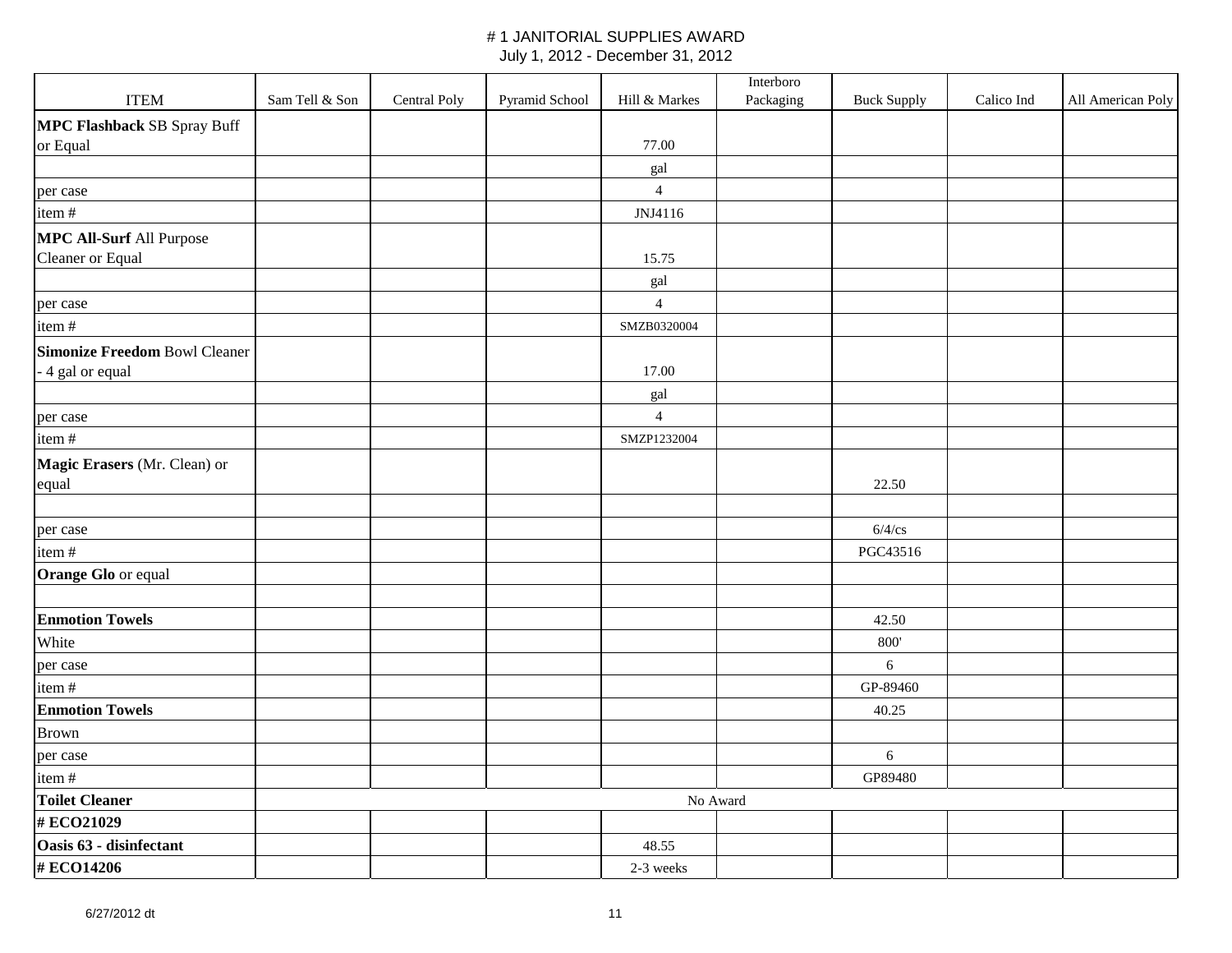|                                                                           |                |              |                |               | Interboro |                    |            |                   |
|---------------------------------------------------------------------------|----------------|--------------|----------------|---------------|-----------|--------------------|------------|-------------------|
| <b>ITEM</b>                                                               | Sam Tell & Son | Central Poly | Pyramid School | Hill & Markes | Packaging | <b>Buck Supply</b> | Calico Ind | All American Poly |
| per case                                                                  |                |              |                | $2 - 2$ liter |           |                    |            |                   |
| item#                                                                     |                |              |                | ECO14206      |           |                    |            |                   |
| Oasis 41 - glass cleaner                                                  |                |              |                | 44.70         |           |                    |            |                   |
| #ECO24156                                                                 |                |              |                |               |           |                    |            |                   |
| per case                                                                  |                |              |                | $2 - 2$ liter |           |                    |            |                   |
| item#                                                                     |                |              |                | ECO24156      |           |                    |            |                   |
| Oasis Pro 16                                                              |                |              |                | 46.38         |           |                    |            |                   |
| #ECO21038                                                                 |                |              |                |               |           |                    |            |                   |
| per case                                                                  |                |              |                | $2 - 2$ liter |           |                    |            |                   |
| item#                                                                     |                |              |                | ECO21038      |           |                    |            |                   |
| <b>TO</b><br><b>MINIMUM ORDER</b><br><b>SHIPPING FEES</b><br><b>AVOID</b> |                |              | \$50           | \$250         | \$300     |                    |            |                   |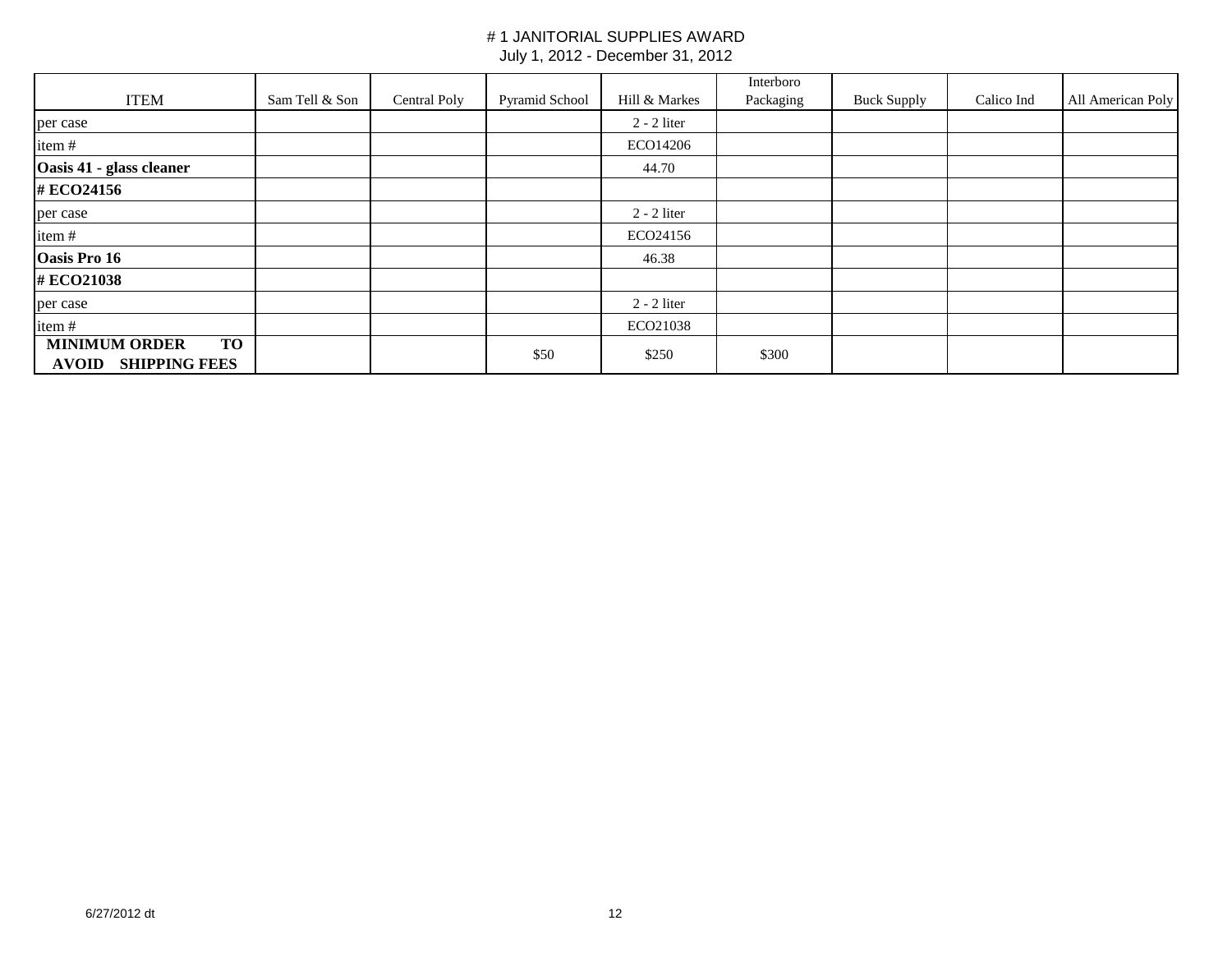July 1, 2012 - December 31, 2012

|                           | \$300     |                      |                |              |                |                    | \$250         |
|---------------------------|-----------|----------------------|----------------|--------------|----------------|--------------------|---------------|
| <b>ITEM</b>               | Interboro | All American<br>Poly | Sam Tell & Son | Central Poly | Calico Ind Inc | <b>Buck Supply</b> | Hill & Markes |
| <b>Aluminum Foil</b>      |           |                      |                |              | 16.48          | 14.80              |               |
|                           |           |                      |                |              |                |                    |               |
| per case                  |           |                      |                |              |                |                    |               |
| item#                     |           |                      |                |              |                | AC-AF185S          |               |
| <b>Apron Plastic</b>      |           |                      |                |              |                | 32.00              |               |
|                           |           |                      |                |              |                |                    |               |
| per case                  |           |                      |                |              |                | 10/100             |               |
| item#                     |           |                      |                |              |                | SA-DAP1.25         |               |
| <b>Bags: 10# Elephant</b> |           |                      |                |              |                |                    | 34.95         |
|                           |           |                      |                |              |                |                    |               |
| per case                  |           |                      |                |              |                |                    | 1,000         |
| item#                     |           |                      |                |              |                |                    | DUO80042      |
| <b>Bags: 10# Brown</b>    |           |                      |                |              |                |                    | 42.72         |
|                           |           |                      |                |              |                |                    | 4/500         |
| per case<br>item#         |           |                      |                |              |                |                    | DUO80958      |
| Bags: 6# White - waxed    |           |                      |                |              |                |                    | 47.41         |
|                           |           |                      |                |              |                |                    |               |
| per case                  |           |                      |                |              |                |                    | 1,000         |
| item#                     |           |                      |                |              |                |                    | PPC300296     |
| <b>Bags: 6# White</b>     |           |                      |                |              |                |                    | 46.08         |
|                           |           |                      |                |              |                |                    |               |
| per case                  |           |                      |                |              |                |                    | 4/500         |
| item#                     |           |                      |                |              |                |                    | DUO80027      |
| <b>Bags: 6# Brown</b>     |           |                      |                |              |                | 7.78               |               |
|                           |           |                      |                |              |                |                    |               |
| per case                  |           |                      |                |              |                | 500                |               |
| item#                     |           |                      |                |              |                | BSD-6LB-REG        |               |
|                           |           |                      |                |              |                |                    |               |
| <b>Garbage Bags:</b>      |           |                      |                |              | 23.40          |                    |               |
| 23x10x39                  |           |                      |                |              | 500            |                    |               |
| per case                  |           |                      |                |              |                |                    |               |
| item#                     |           |                      |                |              | 9970023        |                    |               |
| <b>Poly Bags</b>          |           |                      |                |              | $8.88\,$       |                    |               |
| 6x3x15                    |           |                      |                |              |                |                    |               |
| per case                  |           |                      |                |              | 1,000          |                    |               |
|                           |           |                      |                |              |                |                    |               |
| item#                     |           |                      |                |              | 9940111        |                    |               |
| <b>Poly Bags</b>          |           |                      |                |              | 8.95           |                    |               |
| 10x18x24                  |           |                      |                |              |                |                    |               |
| per case                  |           |                      |                |              | 250            |                    |               |
|                           |           |                      |                |              |                |                    |               |
| item#                     |           |                      |                |              | 9930575        |                    |               |
| Sandwich Bags: #130 wax   |           |                      |                |              |                |                    | 67.38         |
|                           |           |                      |                |              |                |                    |               |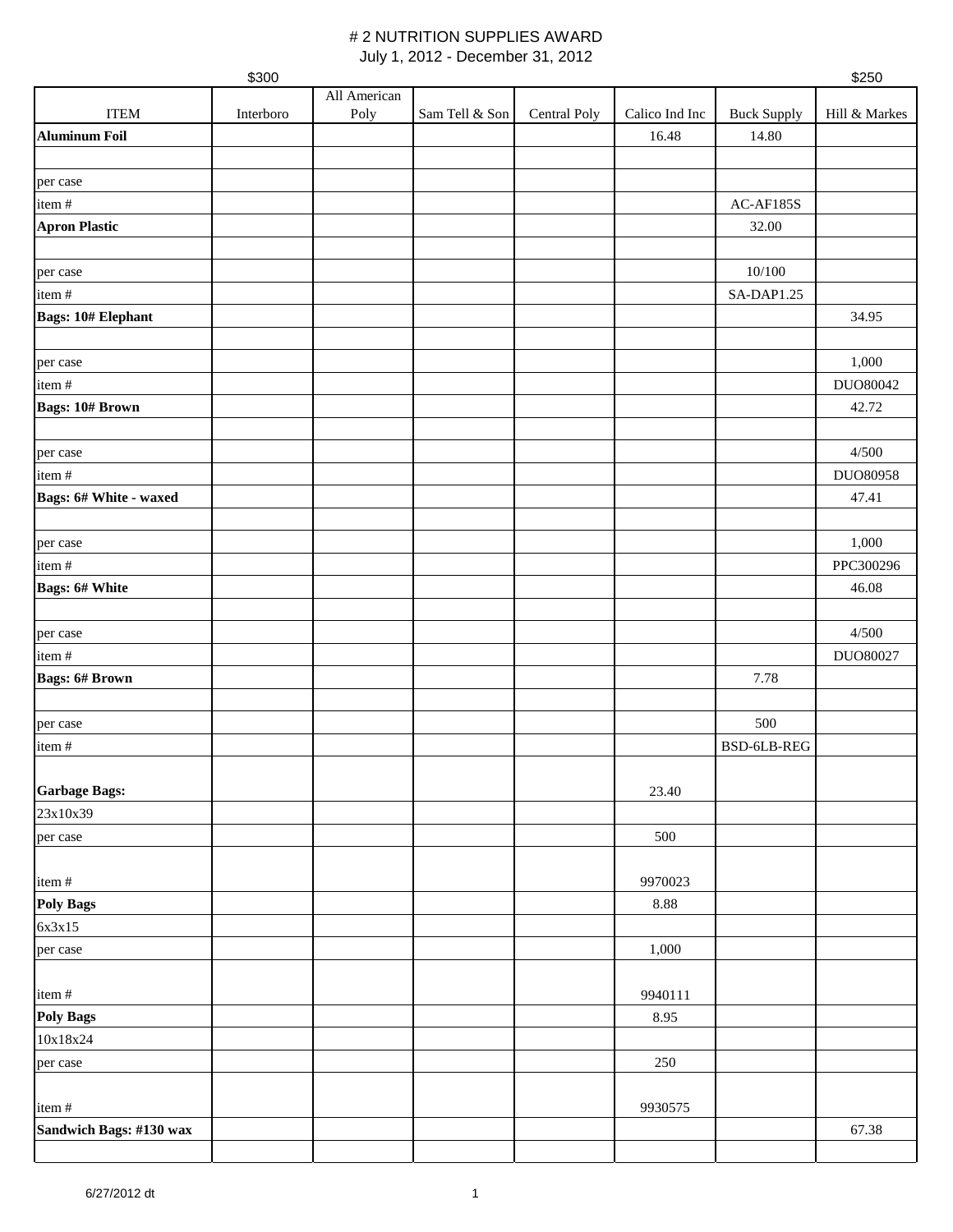#### # 2 NUTRITION SUPPLIES AWARD July 1, 2012 - December 31, 2012

|                                                       | $\sim$ |  |         |                      |                 |
|-------------------------------------------------------|--------|--|---------|----------------------|-----------------|
| per case                                              |        |  |         |                      | 6/1,000         |
| item#                                                 |        |  |         |                      | PPC300404       |
| <b>Sandwich Bags: plastic</b>                         |        |  | 10.68   |                      |                 |
|                                                       |        |  |         |                      |                 |
| per case                                              |        |  | 2,000   |                      |                 |
| item#                                                 |        |  | 9950001 |                      |                 |
| <b>Banquet Paper</b>                                  |        |  |         | 15.90                |                 |
|                                                       |        |  |         |                      |                 |
| per case                                              |        |  |         |                      |                 |
| item#                                                 |        |  |         | <b>BWK40300P</b>     |                 |
| 5 oz Bowls                                            |        |  |         |                      | 13.00           |
|                                                       |        |  |         |                      |                 |
| per case                                              |        |  |         |                      | 1,000           |
| item#<br>12 oz Bowls                                  |        |  |         |                      | <b>GEN80500</b> |
|                                                       |        |  |         | 13.73                |                 |
|                                                       |        |  |         | 1,000                |                 |
| per case<br>item #                                    |        |  |         | DC-12BWWC            |                 |
| Cup - Foam - squat - 4 oz                             |        |  |         | 16.05                |                 |
|                                                       |        |  |         |                      |                 |
| per case                                              |        |  |         | 1,000                |                 |
| item#                                                 |        |  |         | $DC-4J6$             |                 |
| Lid for above                                         |        |  |         |                      | 9.10            |
|                                                       |        |  |         |                      |                 |
| per case                                              |        |  |         |                      | 1,000           |
| item#                                                 |        |  |         |                      | DRT6JL          |
| Cup - Foam - squat - 8 oz                             |        |  |         | 28.39                |                 |
|                                                       |        |  |         |                      |                 |
| per case                                              |        |  |         | 1,000                |                 |
| item#                                                 |        |  |         | <b>DC-8SJ20</b>      |                 |
| Lid for above                                         |        |  |         | 15.90                |                 |
|                                                       |        |  |         |                      |                 |
| per case                                              |        |  |         | 1,000                |                 |
| item#                                                 |        |  |         | $\rm DC\text{-}20JL$ |                 |
| Cup: Hot/Cold, 8 oz                                   |        |  |         | 15.89                |                 |
| DC8J                                                  |        |  |         |                      |                 |
| per case                                              |        |  |         | 1,000                |                 |
| item#                                                 |        |  |         | $DC-8J8$             |                 |
| 0Z                                                    |        |  |         | 9.53                 | 9.53            |
|                                                       |        |  |         | 1,000                | 1,000           |
| per case                                              |        |  |         | DC-8JL               | $\rm{DRT8JL}$   |
| item#                                                 |        |  |         |                      |                 |
| Deli Container - clear w/lid -<br>12 oz - rectangular |        |  |         |                      | 24.58           |
|                                                       |        |  |         |                      |                 |
| per case                                              |        |  |         |                      | 200             |
| item#                                                 |        |  |         |                      | GENAD12         |
|                                                       |        |  |         |                      |                 |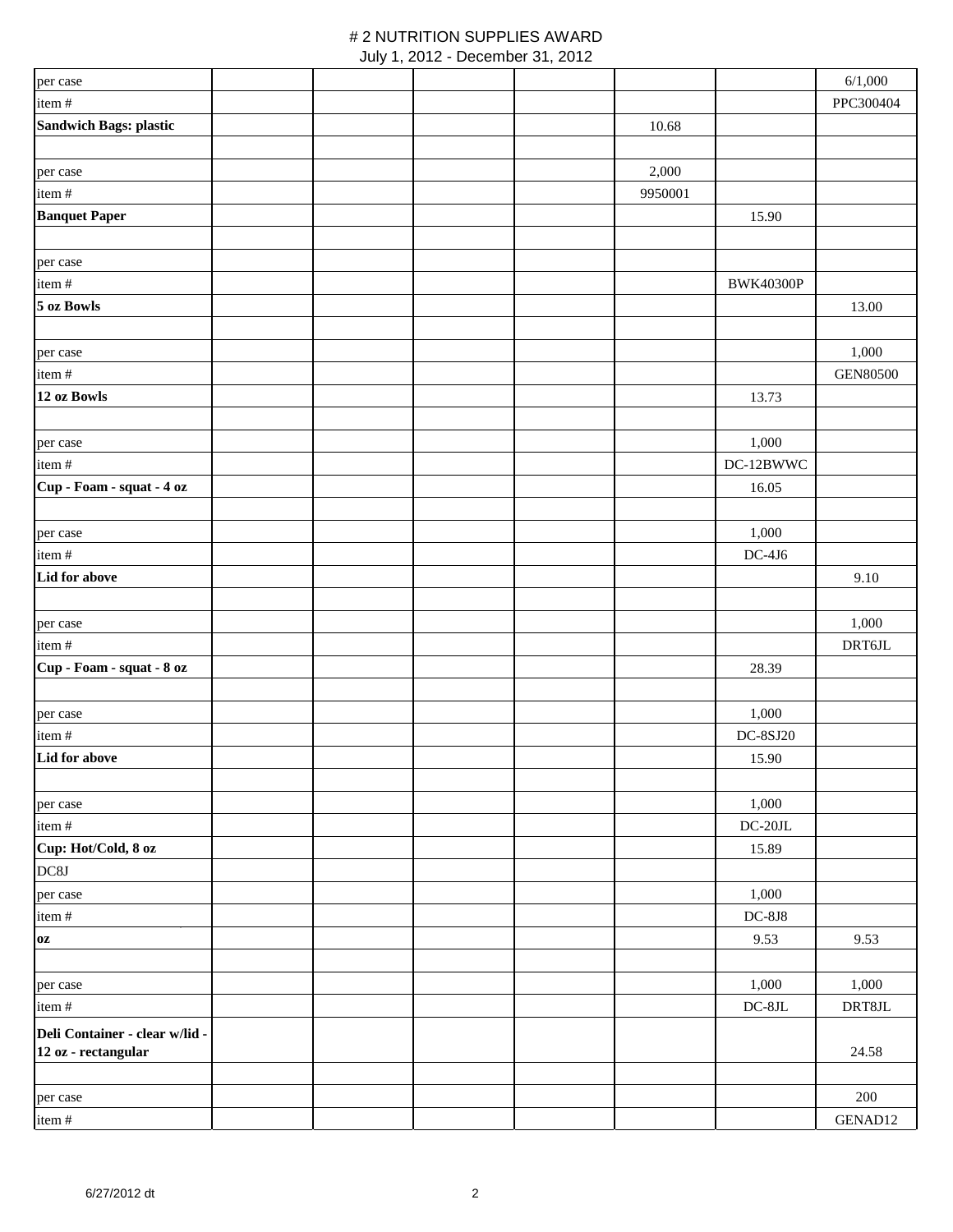|  |  | July 1, 2012 - December 31, 2012 |  |  |
|--|--|----------------------------------|--|--|
|--|--|----------------------------------|--|--|

| Dinex 8 oz disposible lids for                |  |  |          |                 |                  |
|-----------------------------------------------|--|--|----------|-----------------|------------------|
| 8 oz Turnbury mugs                            |  |  |          | 33.67           |                  |
|                                               |  |  |          |                 |                  |
| per case                                      |  |  |          | 1,000           |                  |
| item#                                         |  |  |          | <b>BSD-8775</b> |                  |
| Film - 18" x 500'                             |  |  |          | 11.49           |                  |
|                                               |  |  |          | 2,000'          |                  |
| per case                                      |  |  |          |                 |                  |
| item#                                         |  |  |          | AC-CW182        |                  |
| Gloves - latex - medium - for                 |  |  |          |                 |                  |
| food handling                                 |  |  | 38.94    |                 |                  |
| for food handling                             |  |  |          |                 |                  |
| per case                                      |  |  | 10/100   |                 |                  |
| item#                                         |  |  | 29GP103M |                 |                  |
|                                               |  |  |          |                 |                  |
| Gloves - latex - large - for<br>food handling |  |  | 37.34    |                 |                  |
|                                               |  |  |          |                 |                  |
| for food handling                             |  |  |          |                 |                  |
| per case                                      |  |  | 10/100   |                 |                  |
| item#                                         |  |  | 29GP104L |                 |                  |
| Gloves - plastic - for food<br>handling       |  |  |          | 5.52            |                  |
| for food handling                             |  |  |          |                 |                  |
| per case                                      |  |  |          | 1,000           |                  |
| item#                                         |  |  |          | SA-GDPE-MD-5    |                  |
| <b>Hair Nets</b>                              |  |  |          | 74.65           |                  |
|                                               |  |  |          |                 |                  |
| per case                                      |  |  |          | 1440            |                  |
| item#                                         |  |  |          | SA-DPLW-22-LB   |                  |
| Napkins - 1 ply                               |  |  |          |                 | 23.65            |
|                                               |  |  |          |                 |                  |
| per case                                      |  |  |          |                 | 6,000            |
| item#                                         |  |  |          |                 | <b>MOR1250MS</b> |
| Plates - paper - 6"                           |  |  |          |                 | 8.30             |
|                                               |  |  |          |                 |                  |
| per case                                      |  |  |          |                 | 1,000            |
| item#                                         |  |  |          |                 | WIN6100          |
| Plates - styrofoam - 9"                       |  |  |          | 12.01           |                  |
|                                               |  |  |          |                 |                  |
| per case                                      |  |  |          | 500             |                  |
| item#                                         |  |  |          | $DC-9PWC$       |                  |
| Plates - styrofoam - 10.25"                   |  |  |          |                 | 22.92            |
|                                               |  |  |          |                 |                  |
| per case                                      |  |  |          |                 | 500              |
| item#                                         |  |  |          |                 | <b>GEN81000</b>  |
| Sacks 1/6                                     |  |  |          | 26.01           |                  |
|                                               |  |  |          |                 |                  |
| per case                                      |  |  |          | 500             |                  |
| item#                                         |  |  |          | BSD-1/6 57      |                  |
|                                               |  |  |          |                 |                  |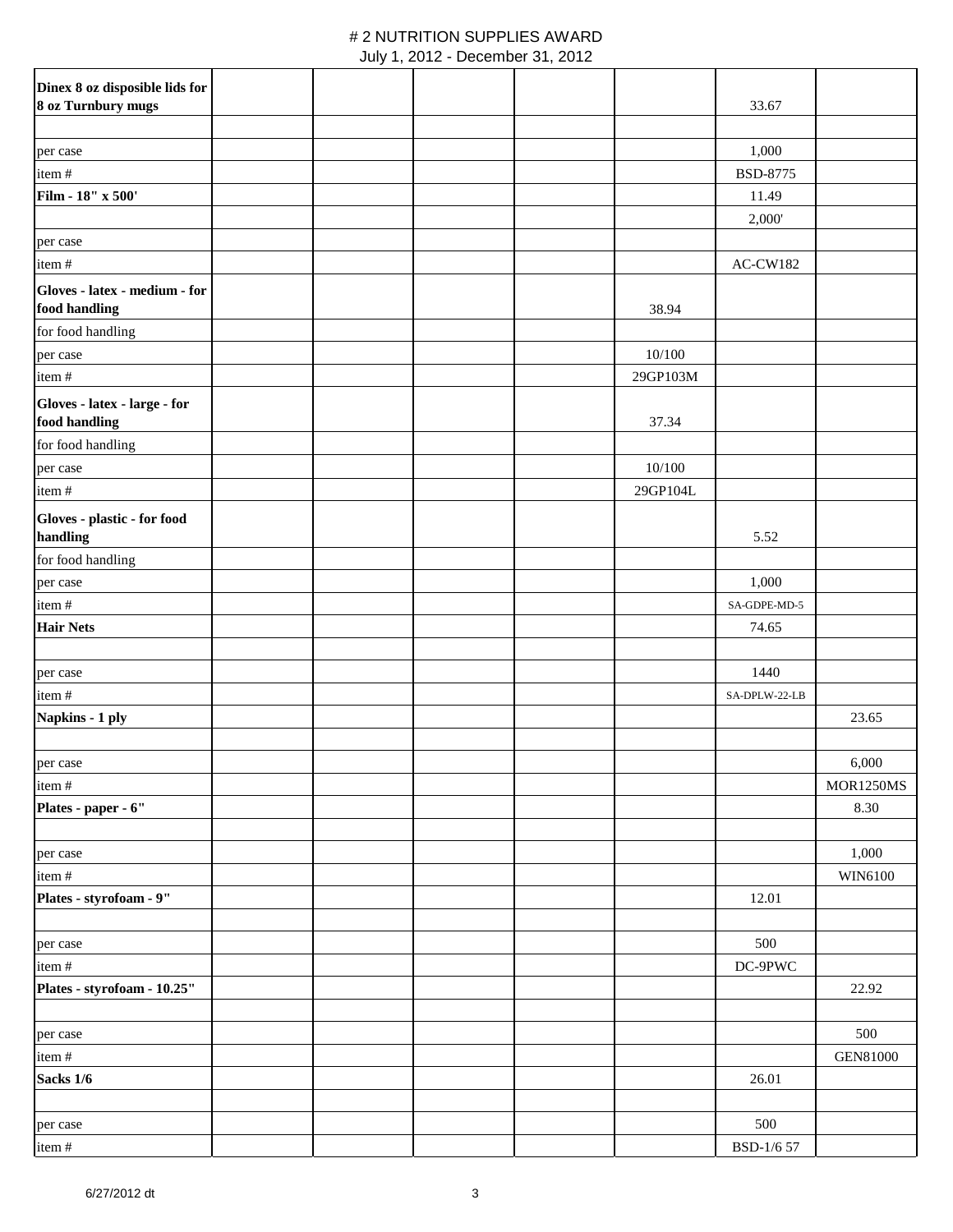#### # 2 NUTRITION SUPPLIES AWARD July 1, 2012 - December 31, 2012

| Tray - aluminum - 3                 |  |               |          |                  |                                |
|-------------------------------------|--|---------------|----------|------------------|--------------------------------|
| compartment HDM                     |  |               |          | 33.90            |                                |
|                                     |  |               |          |                  |                                |
| per case                            |  |               |          | 250              |                                |
| item#                               |  |               |          | PP73930CP        |                                |
| Powder Cleanser - qt                |  |               |          |                  | 18.35                          |
|                                     |  |               |          |                  | $21\,\ensuremath{\mathrm{oz}}$ |
| per case                            |  |               |          |                  | $24\,$                         |
| item#                               |  |               |          |                  | CAL752088                      |
|                                     |  |               |          |                  |                                |
| All-Purpose Liquid Cleaner -<br>gal |  |               |          |                  | 15.75                          |
|                                     |  |               |          |                  |                                |
|                                     |  |               |          |                  |                                |
| per case                            |  |               |          |                  | 4 gal                          |
| item#                               |  |               |          |                  | SMZB0320004                    |
| Bleach - gal                        |  |               |          | 9.84             |                                |
| per case                            |  |               |          | $\sqrt{6}$       |                                |
| item#                               |  |               |          | CR-BLEACH-6      |                                |
| Cream Cleanser - qt                 |  |               |          |                  | 18.20                          |
|                                     |  |               |          |                  |                                |
| per case                            |  |               |          |                  | 12                             |
| item#                               |  |               |          |                  | SMZG1325012                    |
| <b>Excaliber Sanitizer</b>          |  | <b>NO BID</b> |          |                  |                                |
|                                     |  |               |          |                  |                                |
| Flash Dri (5 gal pail)              |  |               |          |                  | 37.95                          |
|                                     |  |               |          |                  |                                |
|                                     |  |               |          |                  |                                |
| per case<br>item#                   |  |               |          |                  | 5 gal                          |
|                                     |  |               |          |                  | SMZC0710005                    |
| <b>Liquid Laundry Soap</b>          |  |               |          |                  | 21.18                          |
|                                     |  |               |          |                  |                                |
| per case                            |  |               |          |                  | 4 gal                          |
| item#                               |  |               |          |                  | SMZW420004                     |
| <b>White Paper Towel</b>            |  |               |          | 17.70            |                                |
| 2 ply / 85 sht                      |  |               |          | 85               |                                |
| per case                            |  |               |          | $30\,$           |                                |
| item#                               |  |               |          | <b>SOFKGREEN</b> |                                |
| Reusable 3 comp tray                |  |               |          |                  | 209.00                         |
| per case                            |  |               |          |                  | 800                            |
| item #                              |  |               |          |                  | OLV51451                       |
| <b>Scotch Brite Pads</b>            |  |               | 13.78    |                  |                                |
|                                     |  |               |          |                  |                                |
| per case                            |  |               | $6/10$   |                  |                                |
| item#                               |  |               | 24KK810C |                  |                                |
|                                     |  |               |          |                  |                                |
| Wypalls x 60                        |  |               |          | 53.09            |                                |
| 2 ply / 85 sht                      |  |               |          |                  |                                |
| per case                            |  |               |          | 1260             |                                |
| item#                               |  |               |          | LG-KCC34790      |                                |
| <b>Blue Tough Towel</b>             |  |               |          |                  | 61.52                          |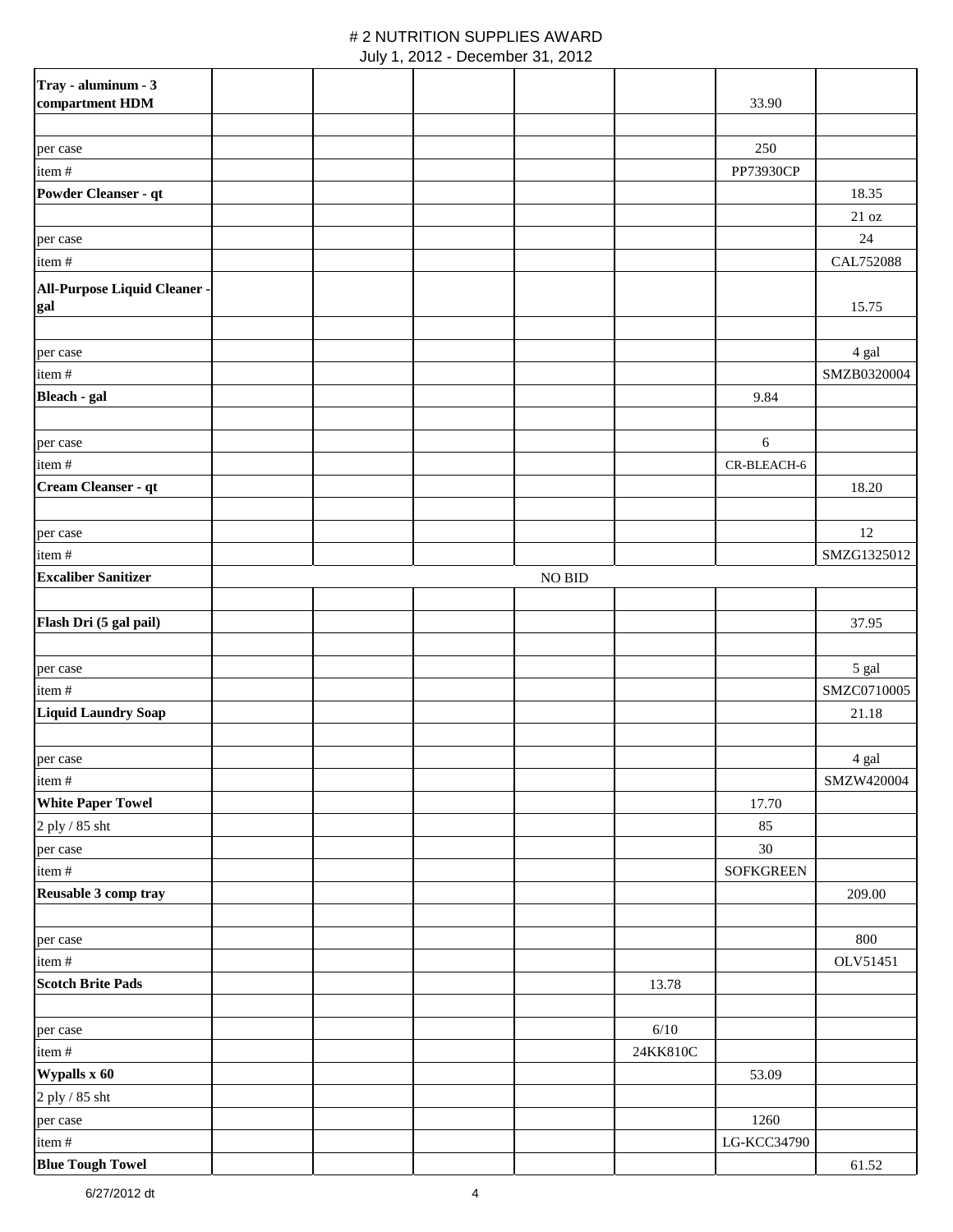| 13 x 24                              |  |  |           |                             |
|--------------------------------------|--|--|-----------|-----------------------------|
| per case                             |  |  |           | 150                         |
| item#                                |  |  |           | CHX03120011                 |
| <b>Brown Paper Towels</b>            |  |  | 49.37     |                             |
|                                      |  |  |           |                             |
| per case                             |  |  | 6/1000    |                             |
| item#                                |  |  | GP-26480  |                             |
| <b>Paper Place Mats (white)</b>      |  |  | 15.20     |                             |
|                                      |  |  |           |                             |
| per case                             |  |  | 1,000     |                             |
| item#                                |  |  | HM-310528 |                             |
| Paper Place Mats (green)             |  |  | 15.20     |                             |
|                                      |  |  |           |                             |
| per case                             |  |  | 1,000     |                             |
| item#                                |  |  | HM-310469 |                             |
| Paper Place Mats (red)               |  |  | 15.20     |                             |
|                                      |  |  |           |                             |
| per case                             |  |  | 1,000     |                             |
| item#                                |  |  | HM-310524 |                             |
| <b>Heavy Duty Floor Cleaner</b>      |  |  |           |                             |
| (liquid)                             |  |  |           | 15.75                       |
|                                      |  |  |           | gal                         |
| per case                             |  |  |           | $\overline{4}$              |
| item #                               |  |  |           | SMZB0320004                 |
| <b>Speedball Cleaner</b>             |  |  |           | 16.65                       |
|                                      |  |  |           | $\bf qt$                    |
| per case                             |  |  |           | 12                          |
| item#<br><b>Dishwasher Detergent</b> |  |  |           | SMZC0595012                 |
| Cascade or Equivalent                |  |  |           | 45.16<br>$85\; \mathrm{oz}$ |
| per case                             |  |  |           | $\sqrt{6}$                  |
| item#                                |  |  |           | PNG84959168                 |
| Oasis 115 xp                         |  |  |           | 33.28                       |
|                                      |  |  |           |                             |
| per case                             |  |  |           | $2.5$ gal                   |
| item #                               |  |  |           | ECO10625                    |
| Oasis 100                            |  |  |           | 47.52                       |
|                                      |  |  |           |                             |
| per case                             |  |  |           | $2.5~\mathrm{gal}$          |
| item#                                |  |  |           | ECO14522                    |
| <b>Liquid Dish Detergent</b>         |  |  |           | 32.45                       |
|                                      |  |  |           | 2-3 weeks                   |
| per case                             |  |  |           | $4/gal$                     |
| item#                                |  |  |           | ECO11262                    |
| <b>ECOLAB Solid Power</b>            |  |  |           | 82.30                       |
|                                      |  |  |           |                             |
| per case                             |  |  |           | $4/9$ lb                    |
| item#                                |  |  |           | ECO6100185                  |
|                                      |  |  |           |                             |